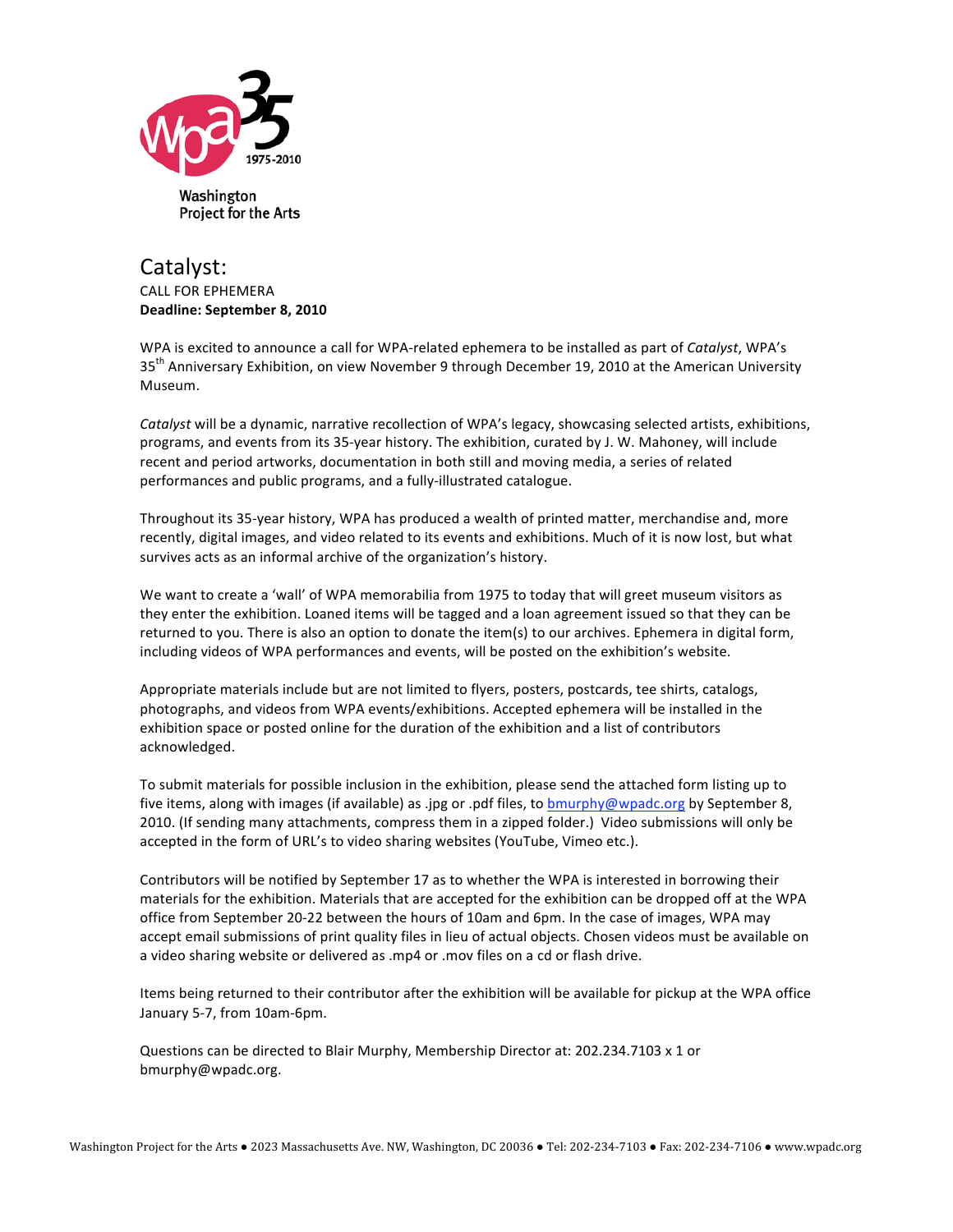## *Catalyst Ephemera Submission Form*



| Street Address                                                                                      |                                                                       |     | apt. #          |
|-----------------------------------------------------------------------------------------------------|-----------------------------------------------------------------------|-----|-----------------|
| City                                                                                                | <b>State</b>                                                          | Zip |                 |
|                                                                                                     |                                                                       |     |                 |
| Object #1                                                                                           |                                                                       |     |                 |
|                                                                                                     |                                                                       |     |                 |
|                                                                                                     |                                                                       |     |                 |
| Size: ____________________ Name of File or URL (if applicable): ___________________________________ |                                                                       |     |                 |
| Poor<br>Good<br>Condition:                                                                          | Very Good                                                             |     | <b>Like New</b> |
| I would like this item to be:                                                                       | Permanently donated to the WPA<br>Returned to me after the exhibition |     |                 |
| Notes:                                                                                              |                                                                       |     |                 |

## *Object #2*

| <b>Related Event or Exhibition:</b>                                                                                                                                                                                            |                                                                       |
|--------------------------------------------------------------------------------------------------------------------------------------------------------------------------------------------------------------------------------|-----------------------------------------------------------------------|
| Date: the contract of the contract of the contract of the contract of the contract of the contract of the contract of the contract of the contract of the contract of the contract of the contract of the contract of the cont | Type of Artifact (poster, photograph etc.): _________                 |
| Size: when the state of the state of the state of the state of the state of the state of the state of the state of the state of the state of the state of the state of the state of the state of the state of the state of the |                                                                       |
| Condition:<br>Poor                                                                                                                                                                                                             | Very Good<br>Good<br><b>Like New</b>                                  |
| I would like this item to be:                                                                                                                                                                                                  | Permanently donated to the WPA<br>Returned to me after the exhibition |
| Notes:                                                                                                                                                                                                                         |                                                                       |